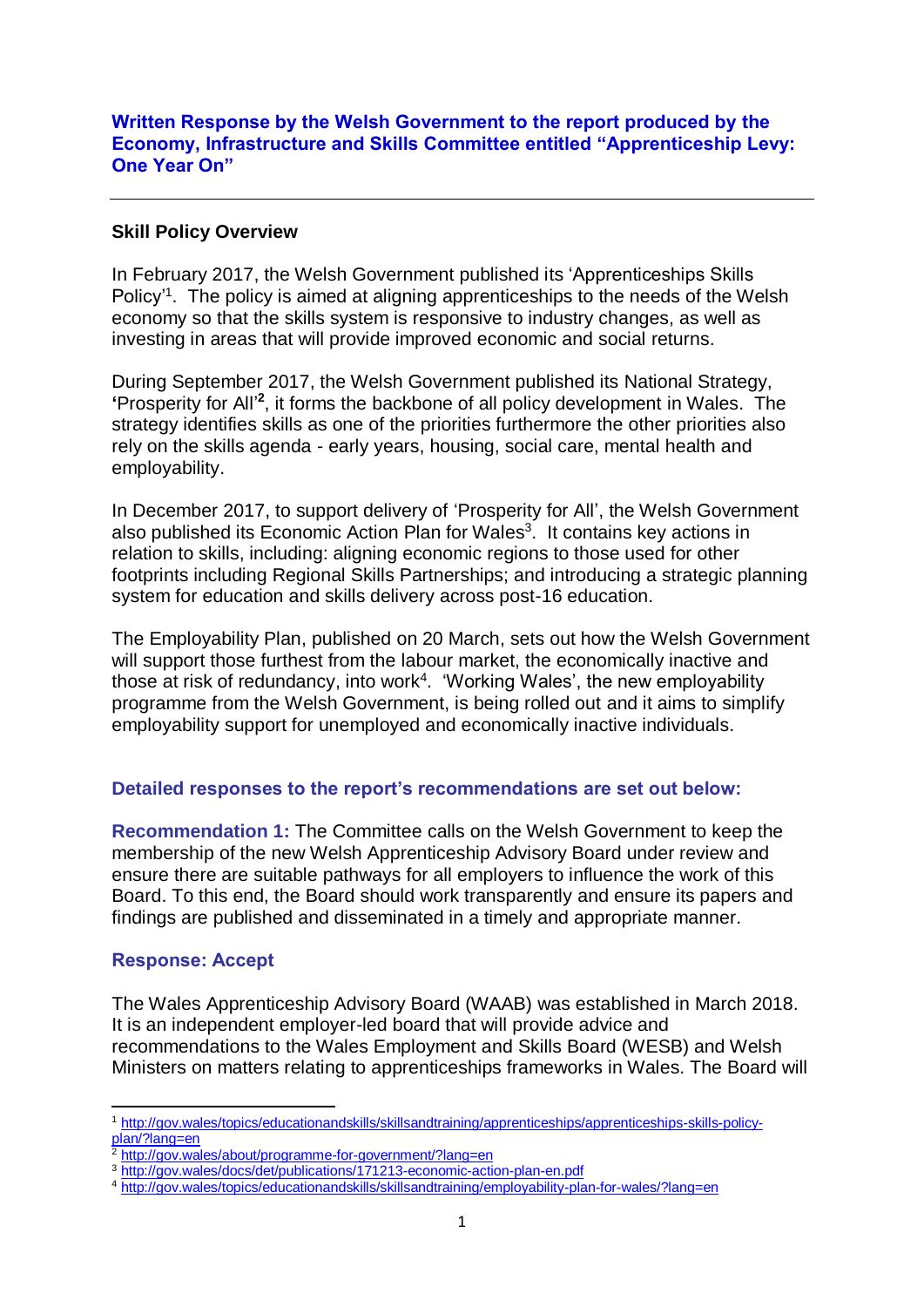publish its key findings on a regular basis, including independent research on the new approach to Apprenticeship Standards in England in 2019; and consulting on plans to update the architecture for apprenticeships through an apprenticeship matrix. WAAB will operate initially for a period of 18 months, and its future role and membership will be reviewed in autumn 2019.

### **Financial Implications:** None.

**Recommendation 2.** The Committee calls on the Welsh Government to build on the momentum created by the Levy and encourage greater engagement between employers and young people. Engagement should seek to promote inclusivity and diversity across frameworks, including through the new Inclusive Apprenticeships Working Group, which should publish its action plan and share it with this Committee within 12 months of its first meeting.

### **Response: Accept**

We are building an inclusive apprenticeship programme that encourages engagement across protected groups. To this end we have engaged via NTFW, an Equality and Diversity Champion, whose role includes working to promote equality for women in the workplace and assisting providers in challenging gender stereotyping in certain industry sectors. The Champion has mapped equality and diversity good practice across the apprenticeship provider network. Apprenticeship providers have undertaken self assessments to determine both strengths and improvement areas and they have produced a work plan identifying strategies, activities, training and resources required to drive improvements.

Welsh Government have procured a comprehensive Equality toolkit to support the apprenticeship providers and employers and this includes specific modules on gender identity, stereotyping and unconscious bias. Over the last few years we have driven forward actions to increase the number of disabled people and other protected groups undertaking an apprenticeship. Working with Remploy and the apprenticeship provider network, we aim to create a new brokerage service to match those who are participating with the Working Health programme into apprenticeship opportunities. We have also published a comprehensive equality toolkit to support our apprenticeship providers, including specific modules on gender identity, stereotyping and unconscious bias.

Work has commenced on the new Disability Action Plan for Apprenticeships. This has been developed in partnership with disabled people's organisations and other sector representatives to identify actions that will break down the barriers to disabled people accessing apprenticeships. The Plan will focus on practical actions to ensure that support packages are available for individuals, employers and our apprenticeship providers. It will also look at how we can make reasonable adjustments in order to make apprenticeships more flexible.

We aim to launch the Action Plan on December 3<sup>rd</sup> which is International Day of Persons with Disabilities. The launch will take place at a workshop which we are holding in conjunction with the Equalities and Human Rights Commission for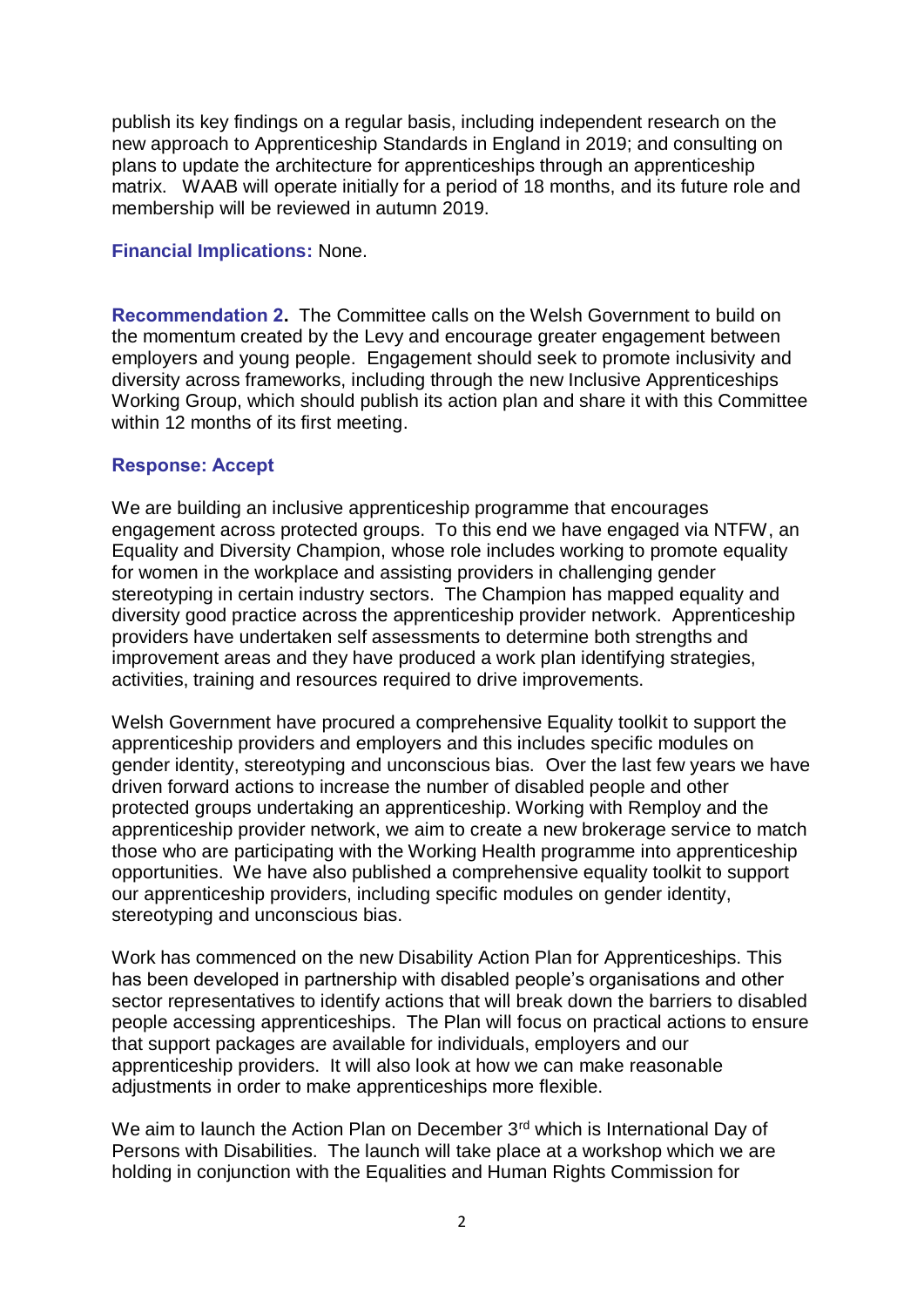employers. The event entitled "Increasing Diversity in Apprenticeships – the untapped talent pool" aims to sell the benefits of having a diverse workforce and dispel any preconceptions that may exist.

**Financial Implications:** None. Any additional costs will be drawn from existing programme budgets.

**Recommendation 3. The Committee calls on the Welsh Government to work with the UK Government and other devolved nations to simplify the administrative process for employers and find commonality between the UK and devolved nations' approaches.**

# **Response: Accept in Principle**

Existing formal arrangements include the National Occupational Standards (NOS) Governance Group, which meets monthly. The NOS Governance Group is working with the IfA to ensure that NOS remain freely available to those employers and awarding bodies working in England wishing to use NOS to underpin their products. Members include devolved nation officials and representatives from Skills Development Scotland. Remit includes maintaining UK-wide occupational standards and seeking greater alignment between the three Celtic nations and England of Standards which underpin Apprenticeship Frameworks in order to minimise confusion and cross-border disparities for employers and learners.

A Four Nation Group of senior officials has met intermittently since 2016, to discuss common professional and technical education issues. Its initial central purpose was to prepare the ground for meetings between Skills Ministers from all four countries of the UK. Remit includes providing a forum for identification and discussion of important UK-wide strategic issues where an informed and co-operative approach on Professional and Technical Education would support the best interests of learners, employers and local communities across the four nations. This is attended by the SHELL Group Director.

A Four Nation Apprenticeship Group of apprenticeship policy officials meet on a termly basis to take stock of current developments and share approaches on policy, including systems for developing apprenticeships, approaches to integrating engagement programmes and engaging young people. The group last met in Belfast in May. The next meeting is planned for this November in Cardiff.

#### **Financial Implications:** None.

**Recommendation 4.** The Committee calls on the Welsh Government to consider the recommendations made in "The Great Training Robbery", and act on those that are applicable to the Welsh context

#### **Response: Accept**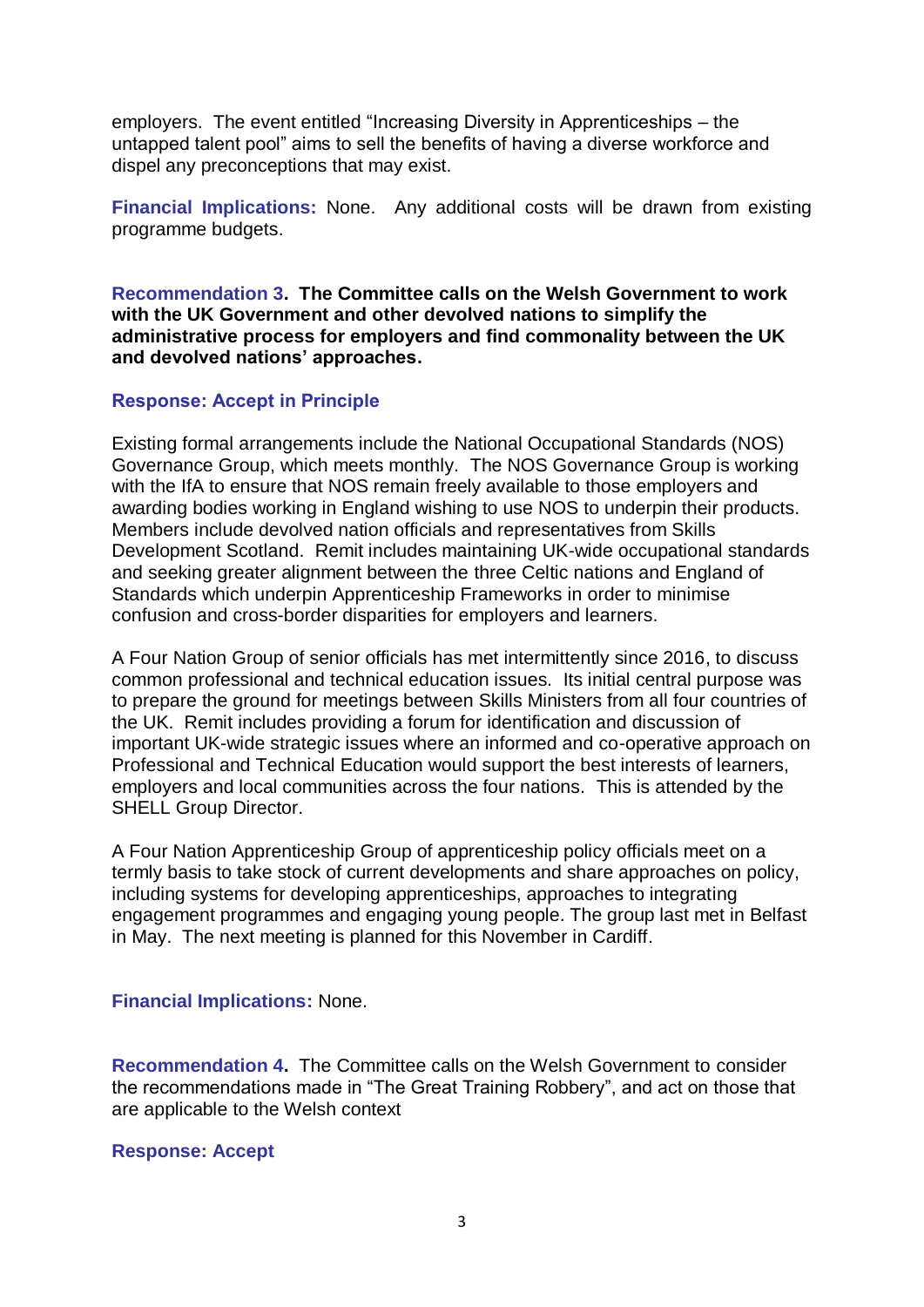"The Great Training Robbery" report recommends that an emphasis is placed on quality above quantity, which is very much our approach in Wales. Whilst we have a target figure of a minimum of 100,000 apprenticeships by 2021 our policy is focused on ensuring that the right opportunities are being created in the right areas (both in terms of framework levels and geographically) so that individuals, businesses and the economy can flourish. To drive the development and delivery of apprenticeships at higher levels we are increasingly investing in technical areas and priority sectors to address skill shortages needs and gaps. Whilst we note that the recommendation is not to place a focus on numbers, for information purposes, there have been over 24,000 apprenticeship programme starts achieved during 2016/17 and a provisional 16,000 in the first half of 2017/18 which puts us well on the way to our target.

Other areas that were pinpointed in the report do not apply to Wales such as the voucher system and employer co-investment in training costs.

**Financial Implications:** None. Any additional costs will be drawn from existing programme budgets.

**Recommendation 5.** The Committee calls on the Welsh Government to issue highlevel information on what support for workplace learning is available to employers in Wales, including apprenticeship and wider workplace training, and to disseminate that information through the WAAB and employers' representative bodies or organisation.

### **Response: Accept**

We are already providing high level information on apprenticeships via the Skills Gateway for Business (SGfB) to support workforce development. The SGfB is an established access point for businesses of all sizes to obtain information and guidance on skills and employment support and provides a platform for both skills development and business support services in one place. It promotes the importance of training, skills development and employability support providing the user with self-help sections and signposting facilities, positioning itself as the place for businesses to seek solutions to their needs.

The SGfB contains a wide range of information on Welsh Government and European Social Fund funded skills support and employability programmes (including Apprenticeships) which are categorised to enable clear signposting and identification of the appropriate provision that would meet business requirements. <https://businesswales.gov.wales/skillsgateway/>

The SGfB includes an interactive skills self-assessment which gives an overview of the business's immediate skills needs and creates a bespoke report with links to programmes of support. This is supported by a telephone helpline which offers a call back option and further signposting to available appropriate funded support. A face to face advisor support service can be accessed via the helpline or through selfreferral which can also support the business with their skills and training requirements.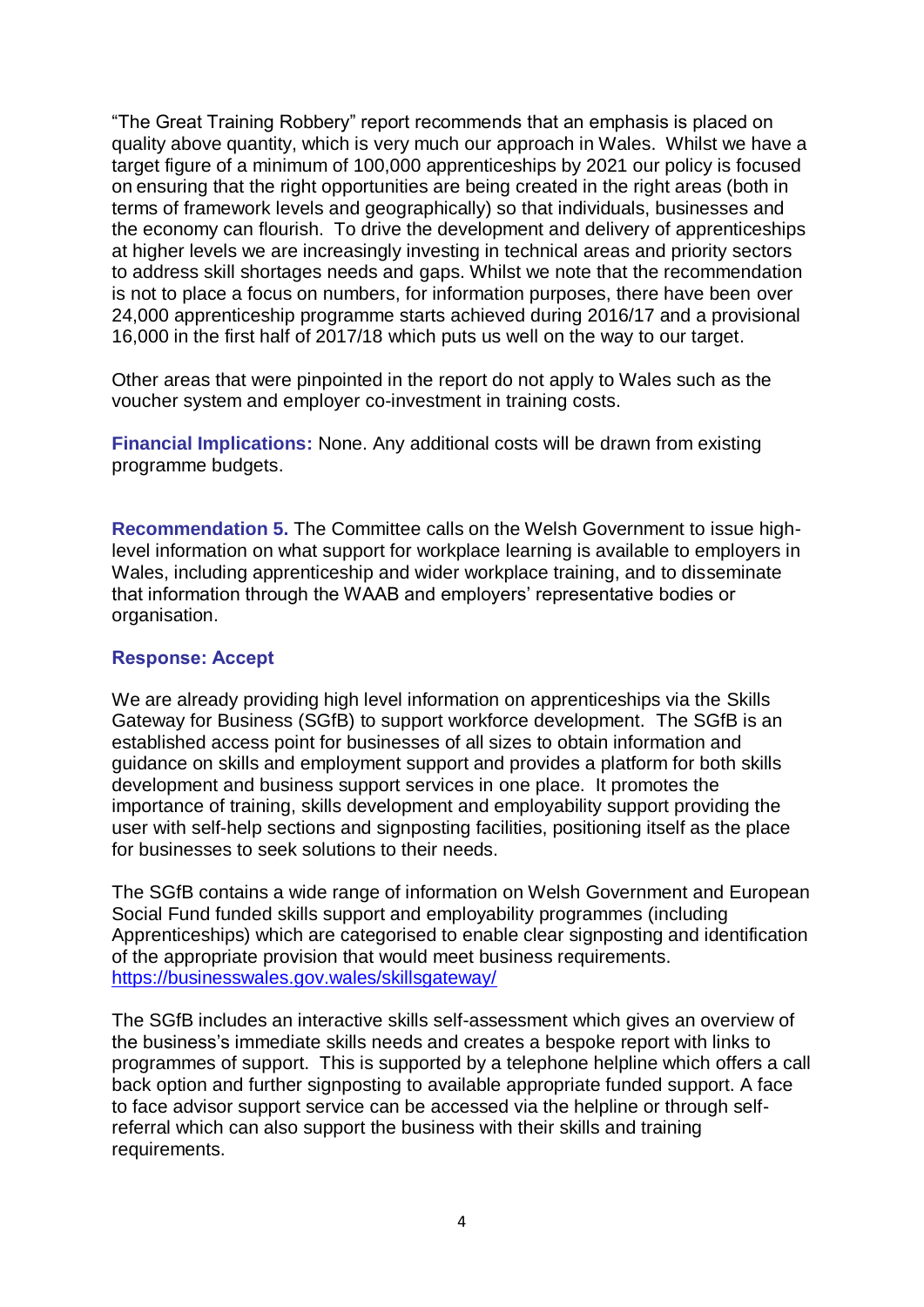The SGfB performs an effective one stop shop solution for skills, training and workforce development. It contains content on skills, training and employability issues such as access to on line skills course and a dedicated Labour Market Information section.

The Apprenticeship Levy Communication Toolkit is available on the SGfB platform: [https://businesswales.gov.wales/skillsgateway/sites/skillsgateway/files/documents/A](https://businesswales.gov.wales/skillsgateway/sites/skillsgateway/files/documents/Apprenticeships%20Toolkit%20for%20Employers_0.pdf) [pprenticeships%20Toolkit%20for%20Employers\\_0.pdf\)](https://businesswales.gov.wales/skillsgateway/sites/skillsgateway/files/documents/Apprenticeships%20Toolkit%20for%20Employers_0.pdf)

As the WAAB becomes firmly established we will work with the Board to ensure that information on consultation and other activity is openly available. The Board will publish its key findings on a regular basis, including independent research on the new approach to Apprenticeship Standards in England in 2019; and consulting on plans to update the architecture for apprenticeships through an apprenticeship matrix.

**Financial Implications:** None. Any additional costs will be drawn from existing programme budgets.

**Recommendation 6.** The Welsh Government should be clear on the impact its focus on higher level apprenticeships will have on lower level apprenticeships. Where possible, the impact should be mitigated and the number of lower level apprenticeships reduced at a pace that is in line with the provision of alternative training arrangements.

# **Response: Accept in Principle**

We have a responsibility to break the cycle of low-skills, low-pay and improve people's life chances. For many people – particularly those with low qualifications – low-paid work is not providing a stepping stone to a higher-paid job, and instead people are becoming trapped in low paid employment. Our central focus is on progression into higher level training. The disadvantaged have the most to gain from learning new skills that lead to career opportunities and the apprenticeship programme provides both through:

- the actions we have taken to ensure that lower level apprenticeships are not an end point but the start of the journey;
- publishing a comprehensive equality toolkit to support providers and employers which includes specific modules on gender identity, stereotyping and unconscious bias;
- working to increase the number of disabled people undertaking an apprenticeship, for example, Remploy matching those who are participating in the Work Choice programme into apprenticeships; and
- developing an action plan with interested groups to support people with disabilities (to be published this autumn).

We have systems and processes in place to monitor and evaluate the impact of the Foundation Apprenticeship (level 2) restrictions that were put into place in 2016. In July 2018, a symposium was held in collaboration with the Wales Centre for Public Policy (WCPP) to identify and consider potential solutions to job progression in low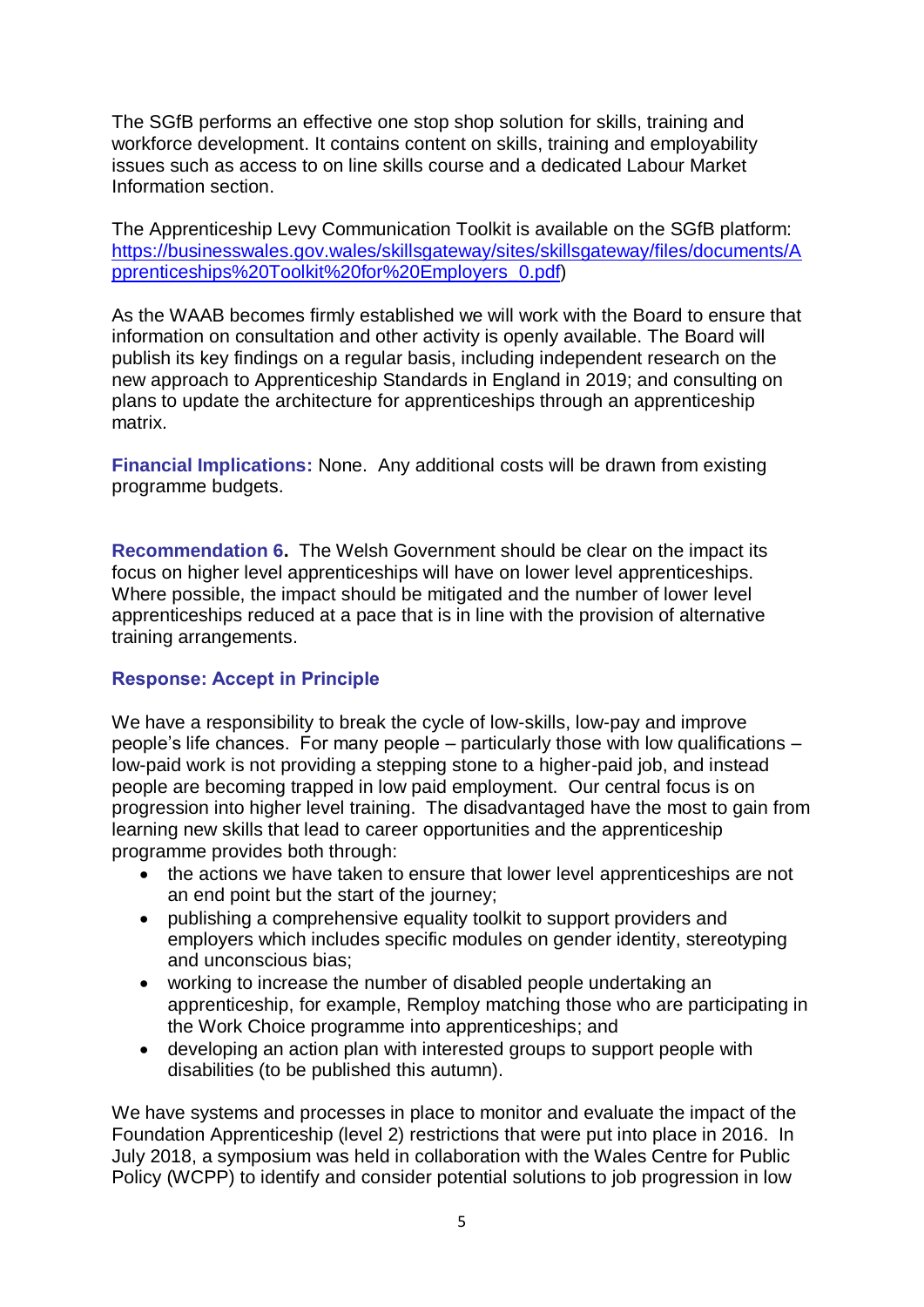paid and foundational economy sectors. WCPP is in the process of preparing a report and the symposium and producing recommendations based on this. We are continuing to review Foundation Apprenticeship provision, specifically in relation to the low paid sectors, and are analysing the most appropriate way to continue to support such sectors.

**Financial Implications:** Financial implications will be considered depending on the recommendations from the WCPP Report.

**Recommendation 7.** The Committee calls on the Welsh Government to ensure that provision is made for people to access apprenticeships that will enable them to meet the challenges that will be posed by automation as part of the fourth industrial revolution.

# **Response: Accept**

-

In Wales we are prioritising apprenticeship investment into expanding Higher Apprenticeships in STEM and technical subject at levels 4 and 5 (HNC/D equivalent), to create the next new generation of professionals to drive innovative practices, create new products, and raise productivity levels. Higher Apprenticeships are helping to plug the technical skills gap and boost productivity through creating new routes for young people into middle-skill technical jobs (where the greatest skills shortages remain) or where we fall down against competitor nations. Expanding Higher Apprenticeship delivery responds to the Diamond Review<sup>5</sup> recommendation for a better range of work-focused short-cycle higher education qualifications. In 2016/17, 11,130 apprentices were undertaking a Higher Apprenticeship – accounting for 24 per cent of the total number of apprentices in learning.

From this September, Digital/ICT Degree Apprenticeships (at level 6) will be available and shortly after, we will offer Degree Apprenticeships in Engineering. We will continue the work we have started with employers (in key sectors) to integrate Apprenticeships into their workforce plans, in order to support those already in work and those new to the labour market. The Regional Skills Partnerships are considering regional skills requirements from major infrastructure and investment projects, a number of which have a strong foundation in STEM subject areas.

Digital Literacy Skills is included in the Essential Skills element of all apprenticeship frameworks.

**Financial Implications:** A budget has been agreed with HEFCW. Initial estimates for the delivery of degree apprenticeships stand at around £20m, for the first three years of its operation.

**Recommendation 8.** The Welsh Government should keep under review the percentage of young people entering a workforce to undertake an apprenticeship, and how many apprenticeships are being used to up-skill existing staff.

<sup>5</sup> <https://beta.gov.wales/review-higher-education-funding-and-student-finance-arrangements-final-report>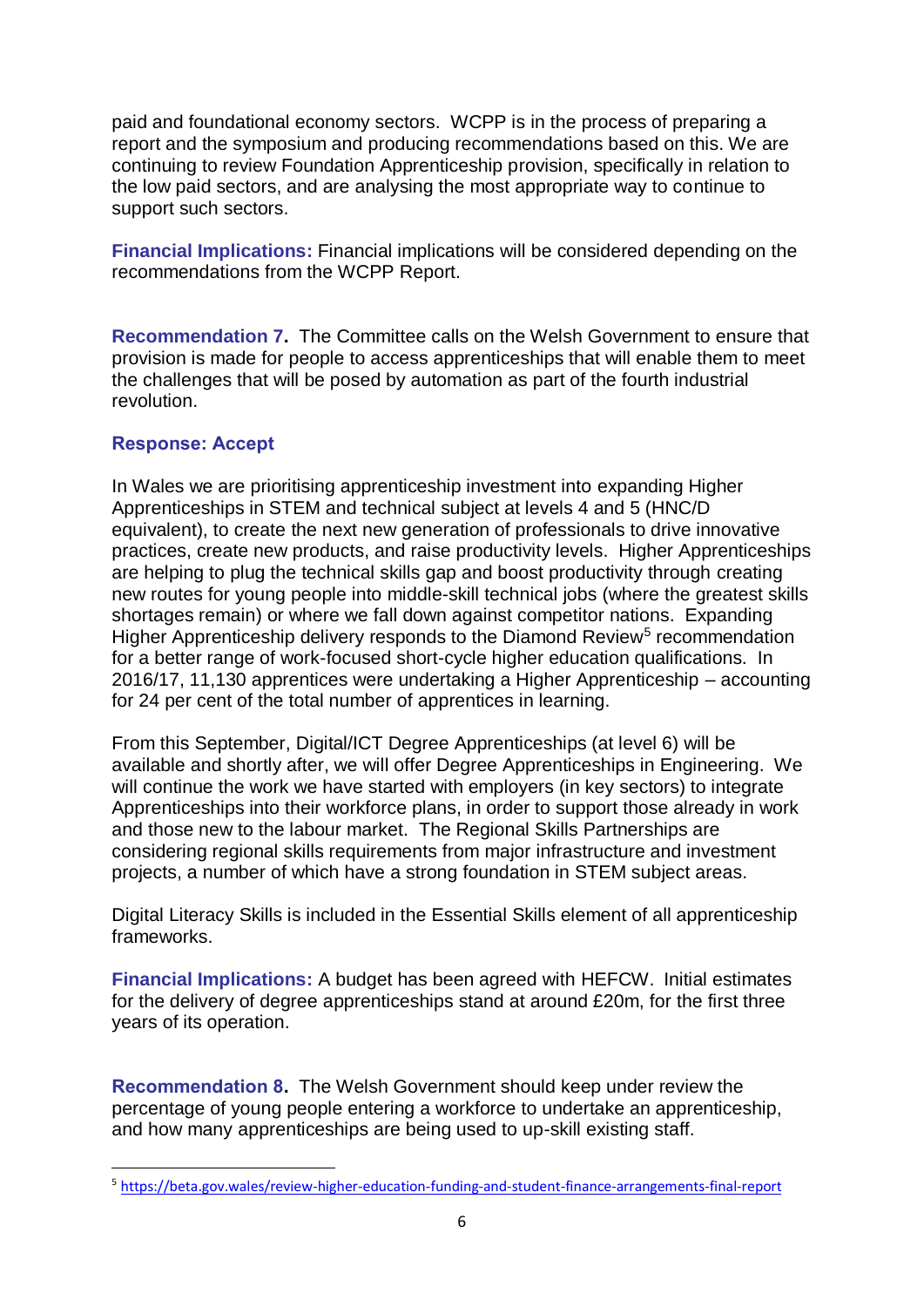### **Response: Accept**

We are currently evaluating the numbers of new entrants and the numbers of learners who are being up-skilled. We do not presently have a target for new entrants but we do have a programme in place to encourage increased new entrants. We have the SME incentive to attract apprenticeships in the 16-19 age group. Details can be found at:

[https://businesswales.gov.wales/skillsgateway/sites/skillsgateway/files/documents/ap](https://businesswales.gov.wales/skillsgateway/sites/skillsgateway/files/documents/apprenticeship_small_business_employer_incentive_programme.pdf) [prenticeship\\_small\\_business\\_employer\\_incentive\\_programme.pdf](https://businesswales.gov.wales/skillsgateway/sites/skillsgateway/files/documents/apprenticeship_small_business_employer_incentive_programme.pdf)

**Financial Implications:** None. Any additional costs will be drawn from existing programme budgets.

**Recommendation 9.** The Committee calls on the Welsh Government to reconsider its assumption that working in foundational sectors equates to a cap on skills and attainment. The Committee calls for clarity from the Welsh Government on the training and support available in place of Level 2 apprenticeships, and how the qualifications available to employees in the foundational sectors prepare them for higher-level learning.

#### **Response: Accept**

We are working closely with the employability and skills division. As mentioned in response to Recommendation 6, a symposium was held in July in collaboration with the Wales Centre for Public Policy (WCPP) to identify and consider potential solutions to job progression in low paid and foundational economy sectors. WCPP is in the process of preparing a report and the symposium and producing recommendations based on this.

There is a requirement to communicate what we mean by Foundational Economy Programme. The Foundational Economy, in its entirety, is extremely far reaching and our intention is not to cover such a broad area.

We have undertaken some initial scoping to consider options for providing Foundation Apprenticeships at level 2 in non priority areas moving forward, as the policy direction of prioritising higher level skills will leave a substantial gap in this area. Our aim is to increase the life chances of individuals by offering a route to progress from level 2 to level 3 and beyond. Apprenticeships at level 2 should be regarded as a stepping stone not a final destination. They should be viewed as a way to provide a viable method for moving into more fulfilling and better paid job opportunities although it may be that this sits outside of apprenticeships depending on the specific sectors.

**Financial Implications:** None. Any additional costs will be drawn from existing programme budgets.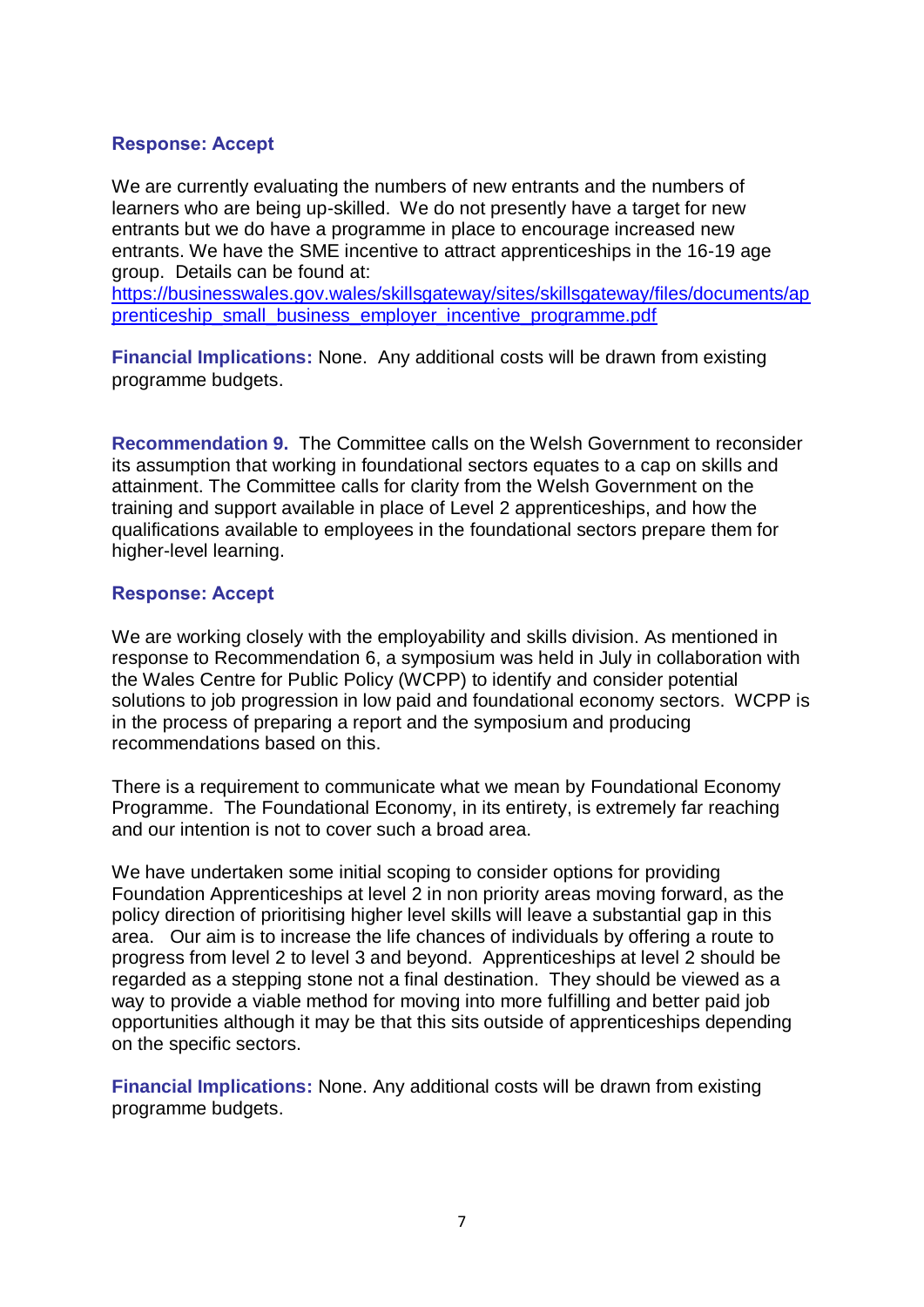**Recommendation 10.** The Committee calls on the Welsh Government to task WAAB with exploring how employers and training providers can work together to improve value for money outcomes that represent good quality and best fit for the employer, whilst protecting the portability of qualifications

# **Response: Accept**

The Wales Apprenticeship Advisory Board (WAAB) has been tasked with providing views on the merits, drawbacks, potential opportunities and constraints of the new approach to Apprenticeship Standards in England. This will be informed by commissioning independent research to seek views of employers and other stakeholders of early experiences of the system in England. In addition, when considering the future architecture of apprenticeships in Wales, portability of qualifications will be a key consideration.

### **Financial Implications:** None.

**Recommendation 11.** The Committee notes the Welsh Government's response to our previous recommendation in *Apprenticeships in Wales*, February 2018, in which the Welsh Government agreed in principle with the call for concessionary bus or rail cards for apprentices, dependent on the outcome of its consultation on "discounted bus travel for young persons in Wales". As that consultation summary of responses notes "very strong support for including those in recognised apprentice schemes (85%)", the Committee reiterates its recommendation for concessionary bus or rail cards for apprentices

# **Response: Accept in Principle**

The Cabinet Secretary for Economy and Transport is currently reviewing responses to his consultation into improving the Welsh Government's discounted bus travel scheme for younger persons, "MyTravelPass". He hopes to announce his decisions shortly.

The rail concessionary fares scheme has been designed to complement the bus scheme, providing rail travel on four branch lines where bus provision is relatively limited, with its primary purpose being to provide access to services and promote well-being. There are some restrictions on the use of the current scheme (e.g. it operates only for part of the year on two of the four lines) to ensure that it does not place undue pressure on already busy services. As such, any expansion of the scheme is linked to the Cabinet Secretary's decision on "MyTravelPass".

**Financial Implications:** Financial implications will be considered as part of the Cabinet Secretary's decision.

**Recommendation 12.** The Committee calls on the Welsh Government to work with public services to find innovative ways to support apprenticeships and other workplace learning for an increasing number of roles.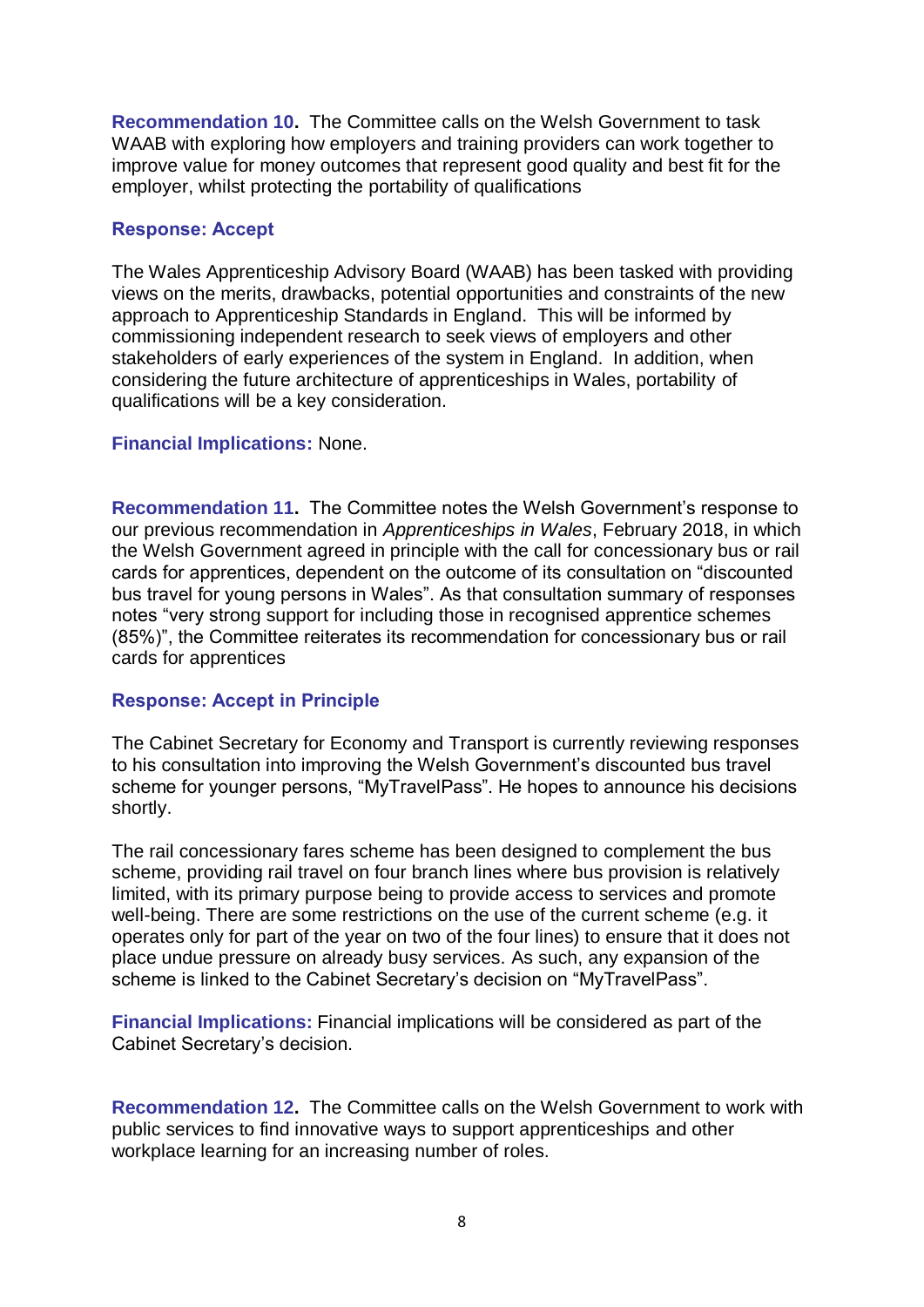# **Response: Accept**

**Local Authority Development -** We have established a good working relationship with Welsh Local Government Association (WLGA) and have agreed a number of positive actions to support the sector. A guide for Local Authorities on Apprenticeships was published in September 2018. The document outlines our policy direction, information on the apprenticeship levy, help and support available to authorities. It also includes a list of available frameworks applicable to the functions within the councils in order for them to consider how apprenticeships can best help support or meet with workforce planning needs. We are maintaining a watching brief on developments in England and have maintained good links with officials within Department for Education, who are experiencing similar issues to us. We will continue to work closely with the WLGA and HR Managers at the Local Authorities to support this sector.

**Schools Development -** As with Local Authorities, we have produced a guide on apprenticeships specifically aimed at schools that was published in September 2018. We have consulted with the National Association of Head Teachers (NAHT) and Schools policy division within the Welsh Government, on the content of the document. The guide aims to raise schools awareness of apprenticeships, the levy and the frameworks currently available to them. Support work will be on-going with this sector.

**NHS -** Welsh Apprenticeship Advisory Board recently approved three frameworks – Allied Health Professions Support – Level 4, Psychological Therapies (Therapies) – Levels 4/5 and Healthcare Science Associate – Level 4. In response to demand, we have already developed and published Level 3 Health Informatics and are working on a progression to Level 4. In addition, we are working with the Dental Services Office and General Dental Council to develop new qualifications and a more robust framework for Dental Nursing. Bangor University is currently developing this. Work is also underway to develop higher level apprenticeships (Levels 4/5) that will provide enhanced career progression opportunities.

A new Employer Toolkit was published in August 2018. The toolkit outlines the apprenticeship programme we have here in Wales and is aimed at all employers. [https://businesswales.gov.wales/skillsgateway/sites/skillsgateway/files/documents/A](https://businesswales.gov.wales/skillsgateway/sites/skillsgateway/files/documents/Apprenticeships%20Toolkit%20for%20Employers_0.pdf) [pprenticeships%20Toolkit%20for%20Employers\\_0.pdf](https://businesswales.gov.wales/skillsgateway/sites/skillsgateway/files/documents/Apprenticeships%20Toolkit%20for%20Employers_0.pdf)

**Financial Implications:** None.

**Recommendation 13.** The Committee calls on the Welsh Government and Home Office to increase its efforts to resolve the issue of funding for police apprenticeships in Wales, ensuring that the Police forces are kept fully up to date with progress on the negotiations.

# **Response: Accept in Principle**

During 2018/2019, the Police Forces across England and Wales are introducing new and broader workforce training initiatives via apprenticeships at level 4-7, to improve